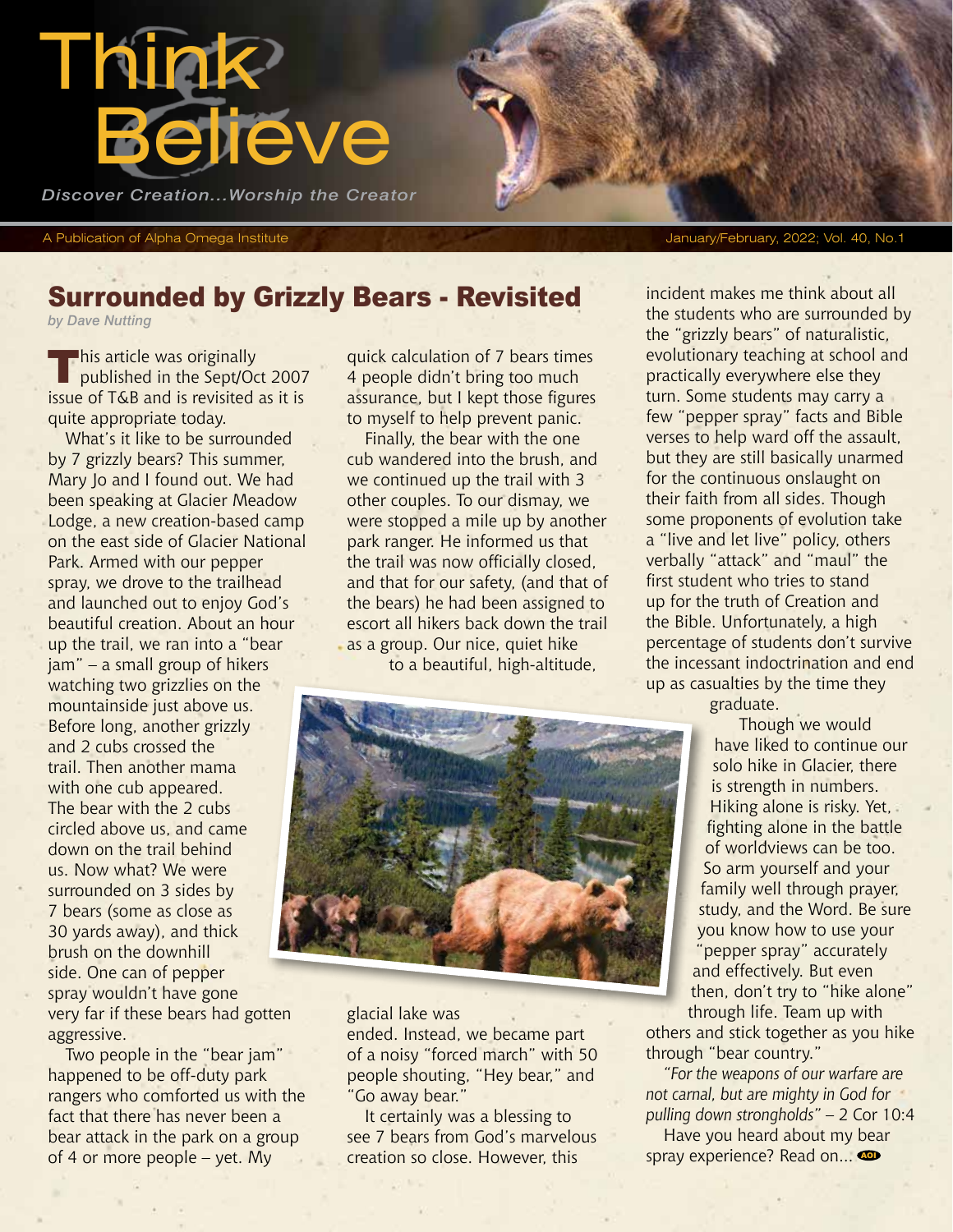# How Not to Use Bear Spray *by Dave Nutting*

**Earlier, I talked about**<br> **E** effectively using bear

pepper spray. Some may mistakenly think that bear spray is meant to go on your body like you might use mosquito spray. It is safe to say that you would not try that more than once. I know I won't. Back when I wrote about

being surrounded by 7 grizzly bears, I could have mentioned my actual experience with it. However, at that time, it was still likely too embarrassing.

Realizing it was not a good idea to read the operating instructions on the can of bear spray while being gnawed by a

bear, I decided to practice ahead of time while at Glacier National Park. Yep, I figured out how to activate it! That was the easy part.

But how was I to **de**activate it? I have to assume the manufacturer reasoned the user would ultimately be eaten by the bear and not need deactivation instructions. I tried one thing after another to no avail. Suddenly, my hand slipped and the cannister

discharged, dousing my t-shirt, chest, and neck

with pepper spray! Overspray went into, and over, our rental car to where my wife and motherin-law were now bent over in a fit of coughing. Even after six

coin-activated showers and a change of clothes, the stuff still worked to repel bears! (I didn't see one the rest of the trip.) I also think the car rental agency likely sold the car with an assurance that no bear would ever break into it.

Lesson? Gratefulness: Grateful I never had to use the bear spray on a grizzly bear and that my bear protection device wasn't a 357 magnum revolver! But, as



it is wise to be prepared in bear country, it's also wise to read the instruction in God's word in preparation to face the bears of this world. **@** 



*Review by Dave Nutting*

This literally is a "Big Book!"<br>Weighing about 4 pounds, measuring 10" x 13.75" and containing 260 color pages of nearly 60 animals, birds, insects, etc. This hard-bound book quickly became my animal-loving granddaughter's favorite at age 8. Choosing one per day, she read the fascinating information on each animal to her grandmother, Mary Jo, and spent plenty of extra time poring over the content and gorgeous pictures. This book made "science" much more interesting to her!

Most children love to learn about animals, but this unique book helps children acquire a biblical worldview as they do. Even though the recommended age range is 8-12, adults will enjoy it too. This great book can also provide children a fun learning experience for Christian homeschool, individual reading, or just spending quality time with parents or grandparents. This would be an excellent gift for any occasion!

Special price: Regular \$34.99, but get it from AOI for only \$**28**, plus S/H. A great value! Remember: Your purchase from AOI helps us spread the creation message to your family and others!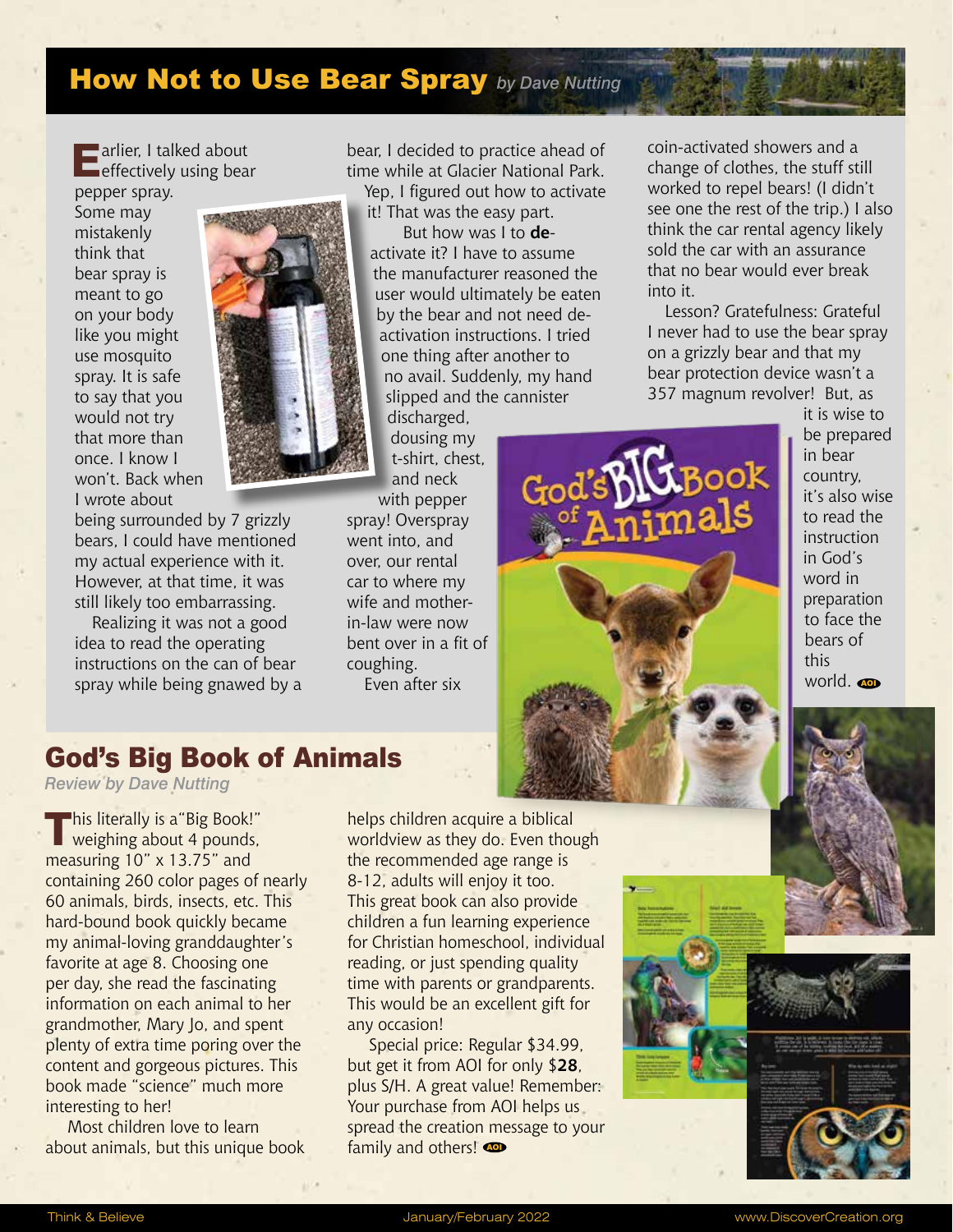#### The Awesome Grizzly Bear

*by Dave Nutting*

 $\blacksquare$ he grizzly bear ranks high on the bucket list of animals visitors wish to see in Yellowstone! Of course, most would rather view them from the safety of their cars rather than encounter them on a trail. Of all the large

but for the cache of white pine nuts it has stored up. These nuts have been an important part of the bears' diet, although the supply was greatly diminished as a result of the devastating fires

mammals in North America, the grizzly has certainly earned a reputation for being the most dangerous



and unpredictable. Park officials, signs, and publications warn people to never hike alone, carry bear spray, and know how to use it. It doesn't fare well to read the directions on the can while a grizzly is charging you! Grizzlies can run faster than a horse for short distances, so don't plan to outrun one.

Now that your "bear danger" senses have been greatly heightened, maybe a National Park publication can ease some of your worries. It states that only 8 people have been killed by bears since Yellowstone was established in 1872. This is about the number killed by falling trees (7) and by lightning strikes (5). However, The NPS did not list the number of visitors who died of heart attacks resulting from grizzly bear attacks (https://www.nps.gov/yell/learn/ nature/injuries.htm).

Obviously, Yellowstone tourists are not the bears' usual diet. Being omnivorous, they feast mainly on vegetation. This includes berries and tubular plants which they dig with their long, sharp claws. They also listen intently for the chattering of squirrels and move in for the "kill" – not for the squirrel,

in 1988. Surprisingly, bears will also eat large quantities of moths. According to research, this could be as many

as 30,000 – 60,000 moths per day! This certainly dispels the idea that big teeth and claws indicate that the exclusive diet of an animal is meat. That being said, grizzlies do eat lots of fish, some rodents, and the remains of freshly wolf-killed animals. In fact, according to park officials, grizzly bears can smell a wolf-killed carcass and make a beeline to it from over 3 miles away. Another researcher has data, including videos, that extends that distance to 20 miles. That is an amazing sniffing ability the

grizzly's Creator endowed it with!

The coloration of grizzlies ranges from black, brown, to even blondish white. Adults reach lengths of 6-10 feet and typically weigh 500 to 1,200 pounds. After gorging themselves just prior to hibernation, they will lose as much as one third of their body weight before emerging in the spring. Usually, females give birth to 2 cubs, although some have been known to have three. What will become a potentially ferocious bear living 20-30 years, is born blind, a mere 8 inches long, with little hair, and no teeth

Hayden Valley, Mount Washburn, and the Lamar Valley in Yellowstone are favored areas to look for grizzly bears. They prefer open woodlands with good patches of green grass. Keep in mind, although there may be 700 to 1,000 grizzlies in the greater range of bear habitat in Montana, Idaho, and Wyoming, there are estimated to be only about 150 that live in, or frequent, the vast area of Yellowstone. So, if you wish to see grizzly bears, check with the park service to find the best place to view them.

If you are desperate to see a grizzly or any other bear up close, try camping out with an open can of tuna, a half-eaten hamburger, or any other food in your tent. Of course, this author, as well as the National Park Service, highly discourages this practice as we really don't want you to become one of the rare bear attack statistics in Yellowstone.